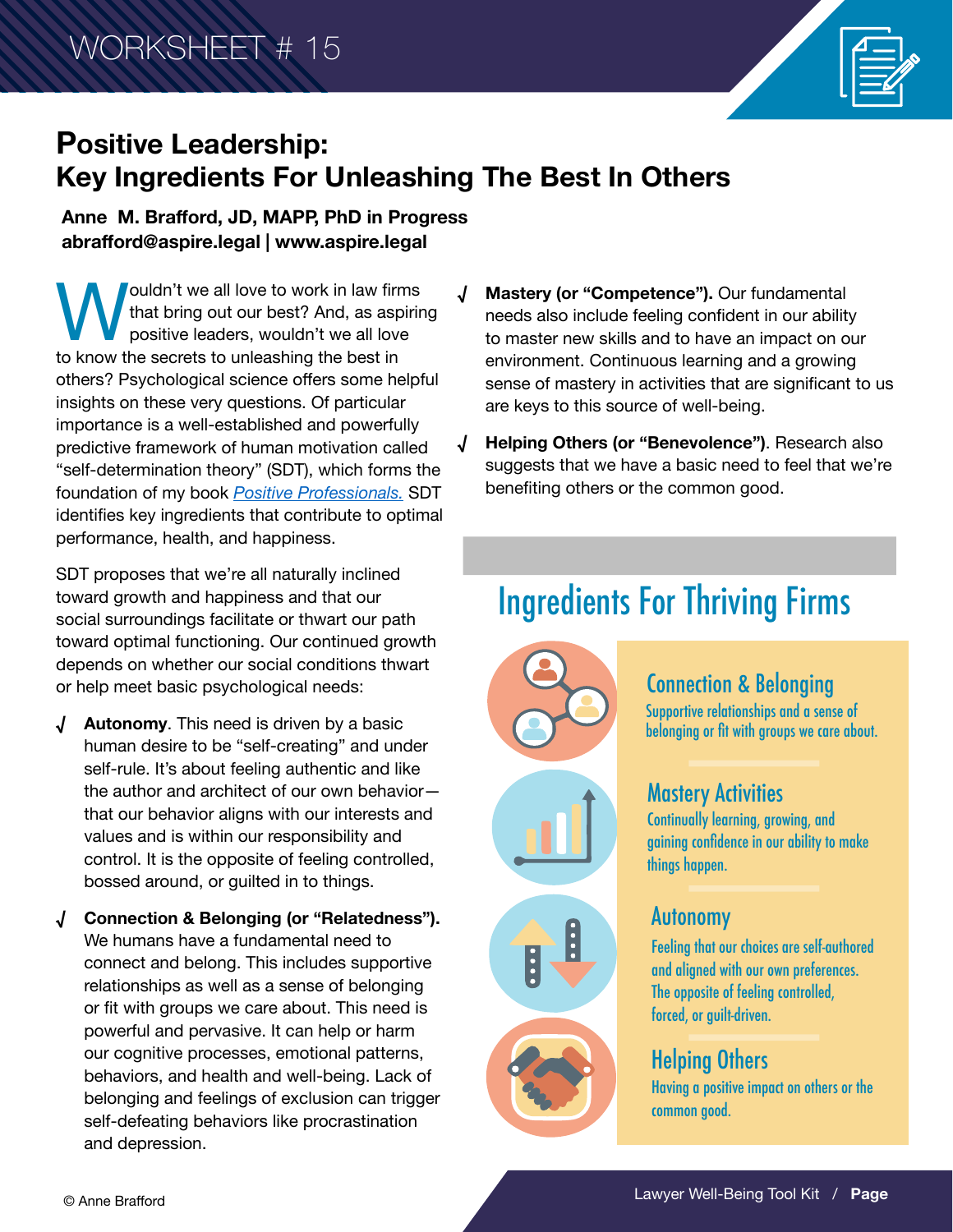# WORKSHEET # 15



This may all sound fine and good but still leave you wondering if it really applies to that special breed of people called *lawyers*. Recent research shows that it absolutely does.

Researchers Larry Krieger (a law professor-turnedresearcher) and Dr. Kennon Sheldon (a highly respected social scientist) conducted a large-scale study of 6,000 lawyers working in a wide variety of legal jobs. The study, titled *[What Makes Lawyers](https://papers.ssrn.com/sol3/papers.cfm?abstract_id=2398989.2)  [Happy?](https://papers.ssrn.com/sol3/papers.cfm?abstract_id=2398989.2)*, asked what kinds of things in lawyers' social surroundings contributed to their happiness.

It found that SDT needs made a huge difference in lawyers' lives. The relationships between lawyer happiness and SDT needs was much larger than other factors in the study. For example, the positive relationship between need-fulfillment and happiness was three times as large as the relationship between income and happiness. And whether lawyers had achieved a high class rank during law school (something that so many law students stress out about) had a very small relationship with their current levels of happiness.

#### **Supporting The Autonomy Need**

All of the SDT needs are essential ingredients to thriving workplace cultures. But we need to start somewhere, and the autonomy need is a good place to start. (My book *[Positive Professionals](https://shop.americanbar.org/eBus/Store/ProductDetails.aspx?productId=296218728&term=brafford)* offers strategies for fulfilling all of the needs). Leaders, colleagues, clients, and workplace policies and practices all can support or undermine our sense of autonomy.

Experiencing autonomy goes hand-in-hand with feeling respected, valued, and important. It is the experience of choosing an activity freely because it aligns with our own values, goals, and desires—it aligns with who we are. It's not synonymous with individualism or detachment. In particular, it doesn't mean that we must act independently from others' desires. Instead, it's a need to act with a sense of choice and volition, even if doing so might mean complying with the wishes of others.

Autonomy at work typically takes the form of discretion for work scheduling, decision-making, and work methods. All three forms of autonomy significantly contribute to job satisfaction and engagement, but decision-making autonomy leads the pack. Below are some strategies for fostering a culture that supports autonomy:

#### **1. Foster A Sense of Control**

Autonomy is closely related to the concept of control—which affects not only engagement but also psychological health. Feeling in control of one's own work and schedule is a well-established factor contributing to mental health. Lack of control especially in the face of high demands—is a strong predictor of depression and burnout. A high level of responsibility with little control is a toxic combination that can destroy health and performance.

#### **2. Optimize Independence**

Among the best way to support autonomy is to allow as much independence and discretion as followers' level of experience and competence allow. We should allow people to figure things out for themselves, make their own choices as much as possible, and not hijack the project at the first sign of a wobble.

#### **3. Give Flexibility in Time & Place of Work**

Flexibility in where and when followers' do their work also helps meet their autonomy need. Technology has dramatically enhanced the potential for such flexibility, making telecommuting both feasible and desirable because it provides greater autonomy and job satisfaction.

Many firms still have not embraced the full potential for flexibility, although some have formally adopted telecommuting policies. Some lawyers continue to frown on the practice, having long relied on "face time" in the office as a de facto measure of commitment and productivity. They worry that associates will shirk their responsibilities if allowed to work from home. In short, they don't trust them.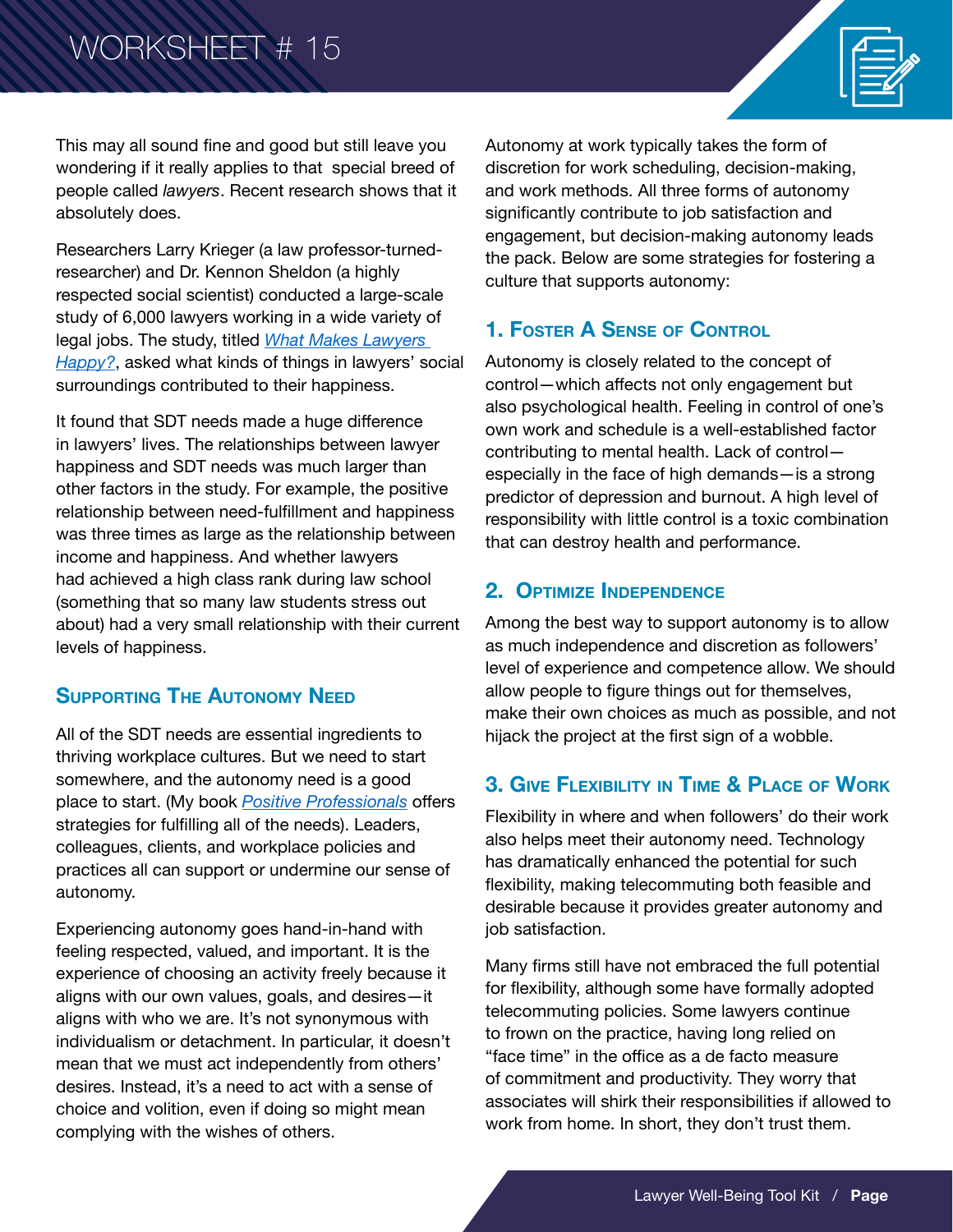Recent research should help allay these concerns. A 2015 study that crossed industries found that telecommuting did not harm workers' performance and, in fact, boosted it. They found that the autonomy need was at the root of the effect. Workers felt grateful for the trust and autonomy granted to them by their organizations and so reciprocated with greater energy that positively influenced their performance.

#### **4. Frame Work-Related Communications to Respect Autonomy**

When making work-related requests, leaders respect followers' autonomy by using words of influence rather than coercion. Dwight D. Eisenhower defined motivation as "the art of getting people to do what you want them to do because they want to do it." This is precisely what leaders do when they tailor work requests to respect autonomy.

To take Eisenhower's advice, research shows that we should show responsiveness to others' perspectives,

avoid bossy- or coercive-sounding language, give meaningful rationales for requests, and offer opportunities for choice. For example, a junior lawyer might question the tight deadline given for a project but still act willingly and autonomously because the partner provided a meaningful rationale for it.

The opposite of an autonomy-orientated leadership style is a controlling one. Controlling leaders ignore others' needs, interests, and feelings. To motivate followers, they use directives, threats, incentives, and deadlines. In short, they're bossy and rely on power differentials to motivate. The result is extrinsic, lowquality motivation among followers and all the trouble that flows from that.

Research has found that, no matter what your natural tendencies, you can learn to use a more autonomyoriented style. Below are some fairly simple researchbacked behaviors that you can adopt to start championing autonomy right away:

#### **Autonomy-Supportive Communications**

#### **Behavior Example**

Use language that doesn't sound controlling or coercive. (Avoid bossiness.)

Take followers' perspectives and acknowledge their feelings.

Tailor motivation strategies to account for followers' interests, preferences, work-related values, and to boost their confidence in their abilities to be effective and master new skills.

Maximize followers' sense of choice and self-initiation.

*"Can you please \_\_\_? It would be really helpful if you could \_\_\_."*

*"I'm sorry about this short turn-around t. I know it's a pain and I'm sorry about that."*

Give rationales for requests. *"The client just asked for this by tomorrow."*

*"I wouldn't ask just anyone to do this, but I know you can handle it. And the upside is that it might give you a chance to take a deposition."* 

*"I know it's getting late and it's fine if you want to go home and work there. What time do you think is reason-able to get me a draft?"*